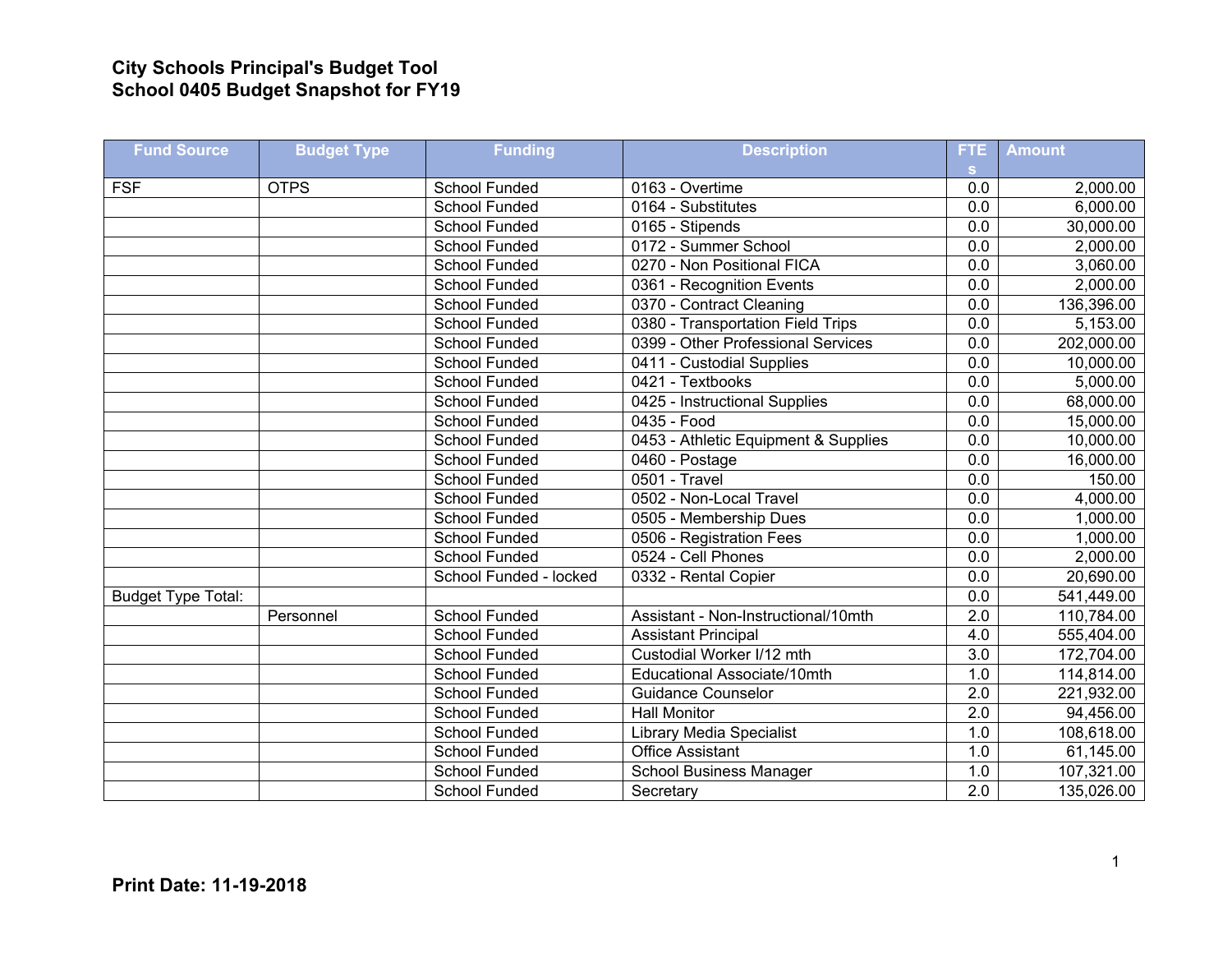## **City Schools Principal's Budget Tool School 0405 Budget Snapshot for FY19**

| <b>Fund Source</b>        | <b>Budget Type</b> | <b>Funding</b>          | <b>Description</b>                       | FTE.             | <b>Amount</b> |
|---------------------------|--------------------|-------------------------|------------------------------------------|------------------|---------------|
|                           |                    |                         |                                          | S.               |               |
|                           |                    | School Funded           | Staff Associate/10mth                    | 1.0              | 93,000.00     |
|                           |                    | School Funded           | Teacher - Secondary                      | 37.0             | 3,640,800.00  |
|                           |                    | <b>School Funded</b>    | <b>Teacher - Special Education</b>       | 1.0              | 99,828.00     |
|                           |                    | <b>School Funded</b>    | Teacher - Staff Developer                | 4.0              | 489,992.00    |
| Fund Source Total:        |                    |                         |                                          | 62.0             | 6,547,273.00  |
| FSF CTE Locked            | Personnel          | <b>Centrally Funded</b> | Teacher - Vocational                     | 13.0             | 1,257,269.00  |
| Fund Source Total:        |                    |                         |                                          | 13.0             | 1,257,269.00  |
| FSF ESOL Locked           | Personnel          | <b>Centrally Funded</b> | Paraeducator - ESOL                      | 4.0              | 231,128.00    |
|                           |                    | <b>Centrally Funded</b> | Teacher - ESOL                           | 12.0             | 1,179,840.00  |
| Fund Source Total:        |                    |                         |                                          | 16.0             | 1,410,968.00  |
| <b>FSF JROTC</b>          | Personnel          | <b>Centrally Funded</b> | Instructor - Air Force Aerospace Science | 2.0              | 234,940.00    |
| Locked                    |                    |                         | <b>JROTC</b>                             |                  |               |
| Fund Source Total:        |                    |                         |                                          | 2.0              | 234,940.00    |
| <b>FSF Locked</b>         | Personnel          | <b>Centrally Funded</b> | Principal                                | 1.0              | 150,948.00    |
| Fund Source Total:        |                    |                         |                                          | 1.0              | 150,948.00    |
| FSF SWD Locked            | Personnel          | <b>Centrally Funded</b> | <b>Assistant - Special Education</b>     | 1.0              | 56,068.00     |
|                           |                    | <b>Centrally Funded</b> | Psychologist                             | 1.4              | 157,231.00    |
|                           |                    | <b>Centrally Funded</b> | Social Worker                            | $\overline{2.0}$ | 229,340.00    |
|                           |                    | <b>Centrally Funded</b> | <b>Special Education Paraeducator</b>    | 3.0              | 190,818.00    |
|                           |                    | <b>Centrally Funded</b> | Speech Pathologist                       | 0.2              | 21,229.00     |
|                           |                    | <b>Centrally Funded</b> | <b>Teacher - Special Education</b>       | 3.0              | 299,484.00    |
| <b>Budget Type Total:</b> |                    |                         |                                          | 104.             | 10,014,119.00 |
|                           |                    |                         |                                          | 6                |               |
| Fund Source Total:        |                    |                         |                                          | 10.6             | 954,170.00    |
| <b>FSF SWD</b>            | <b>OTPS</b>        | <b>School Funded</b>    | 0172 - Summer School                     | 0.0              | 5,000.00      |
| Unlocked                  |                    |                         |                                          |                  |               |
|                           |                    | School Funded           | 0270 - Non Positional FICA               | 0.0              | 383.00        |
|                           |                    | School Funded           | 0425 - Instructional Supplies            | 0.0              | 23,772.00     |
| <b>Budget Type Total:</b> |                    |                         |                                          | $\overline{0.0}$ | 29,155.00     |
|                           | Personnel          | School Funded           | <b>IEP Team Associate</b>                | $\overline{2.0}$ | 230,096.00    |
|                           |                    | <b>School Funded</b>    | <b>Teacher - Special Education</b>       | $\overline{8.0}$ | 798,624.00    |
|                           |                    | <b>School Funded</b>    | <b>Team Support Paraprofessional</b>     | $\overline{2.0}$ | 109,358.00    |